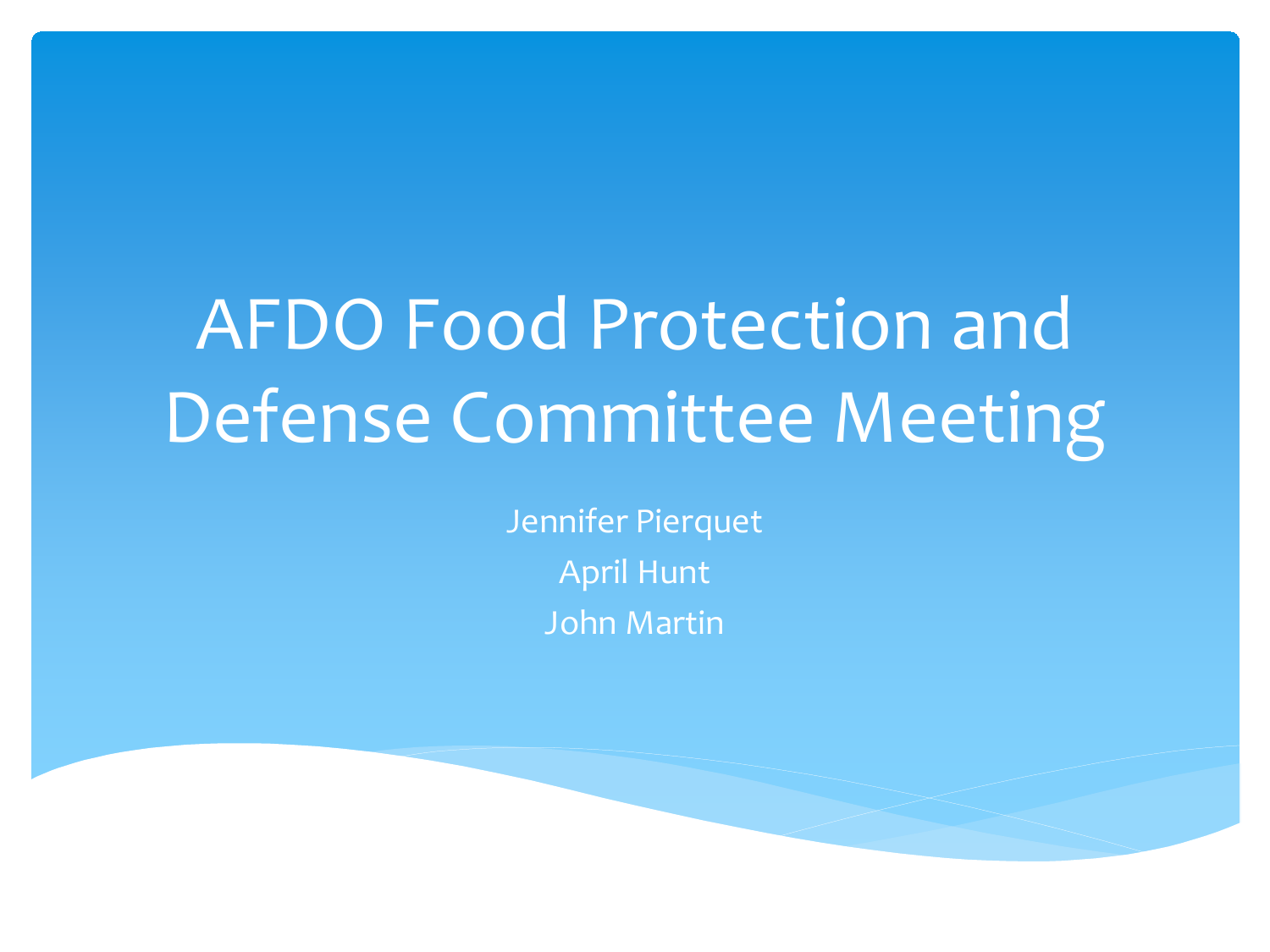# Charge 1

Monitor Food & Agriculture Sector activities at DHS and of the Government Coordinating Council/Sector Coordinating Council (GCC/SCC) and report any items impacting AFDO members to the Board as encountered.

Provide an update of the GCC/SCC meeting to the AFDO office to be published in the AFDO eNews letter.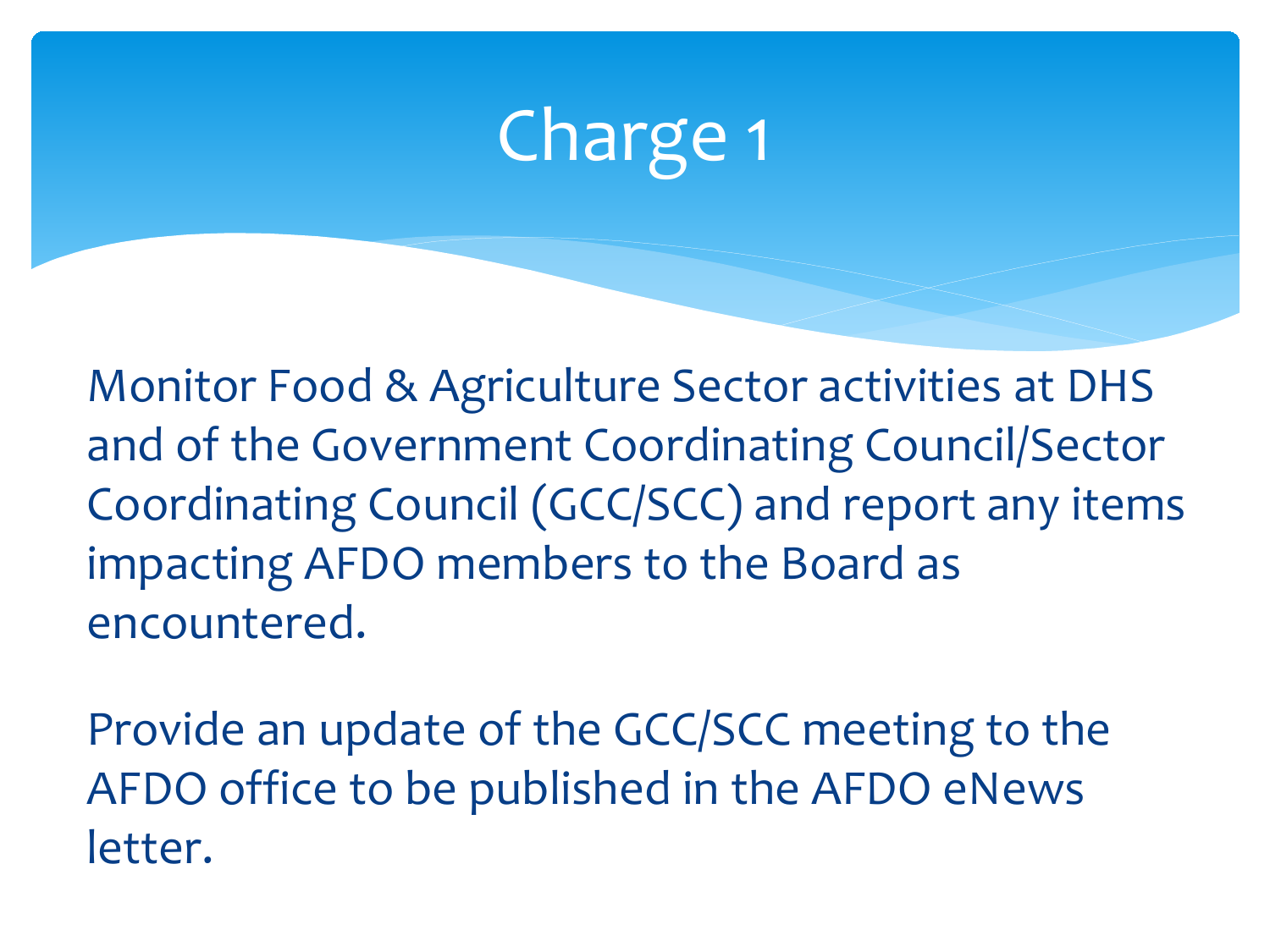

Identify possible food defense contact information or links that would be useful additions to the Directory of State & Local Officials.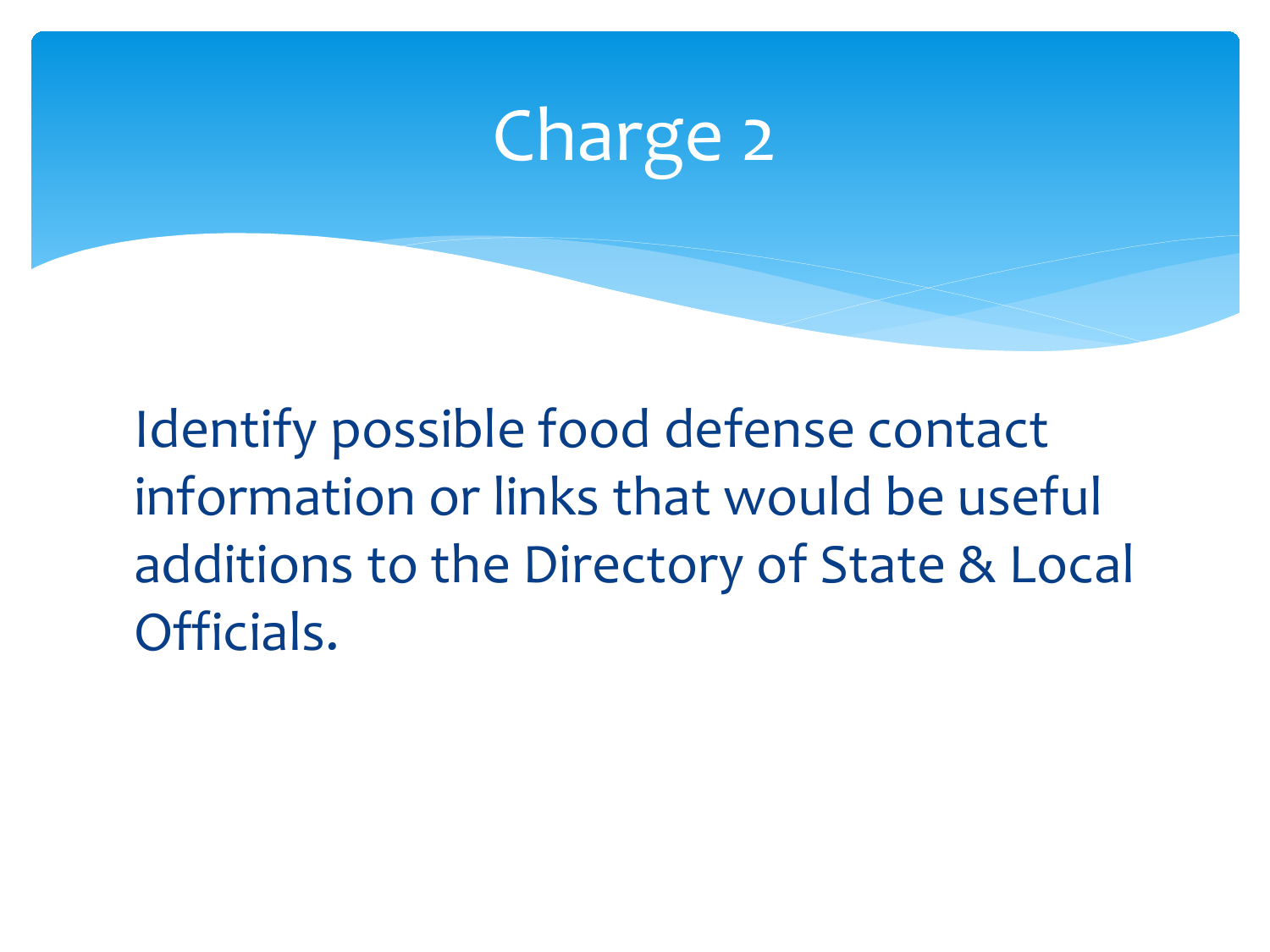## Charge 3

Review the food defense contacts in Directory of State & Local Officials to determine if contact information is accurate and update where necessary.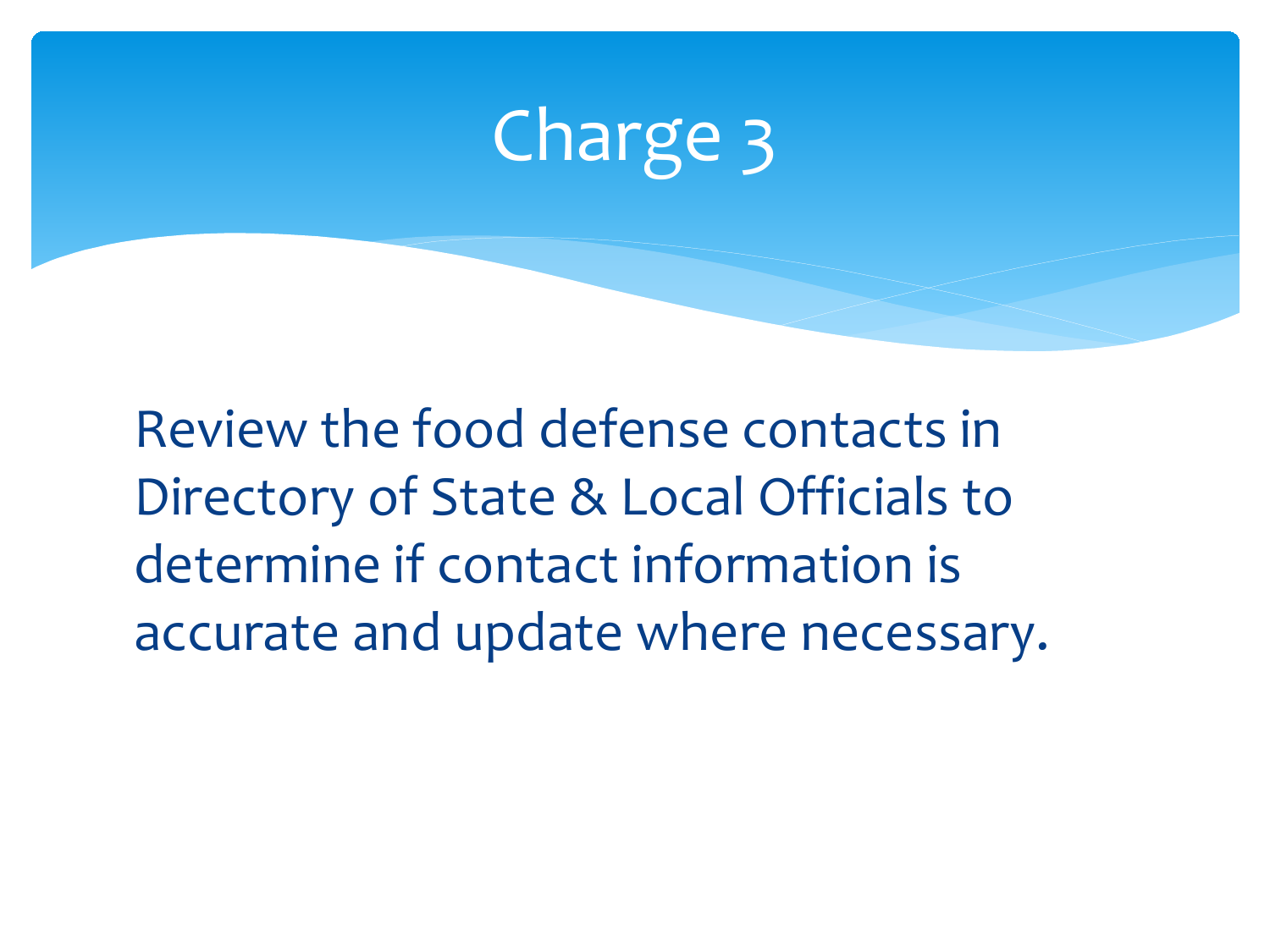

#### Finalize the update for the Food Emergency Pocket Guide publication.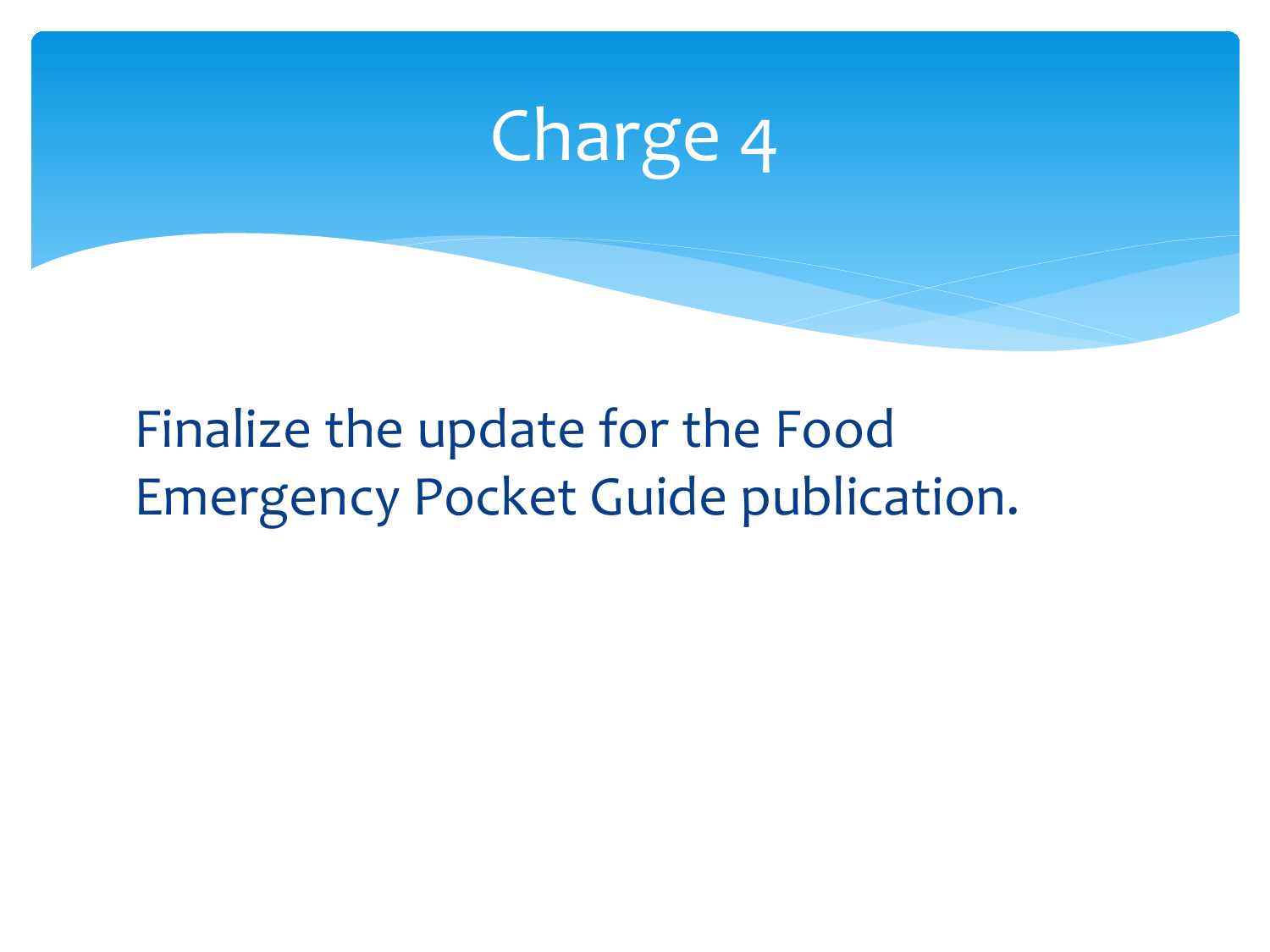

Monitor resources for state programs to assist in implementing the FSMA Intentional Adulteration rule.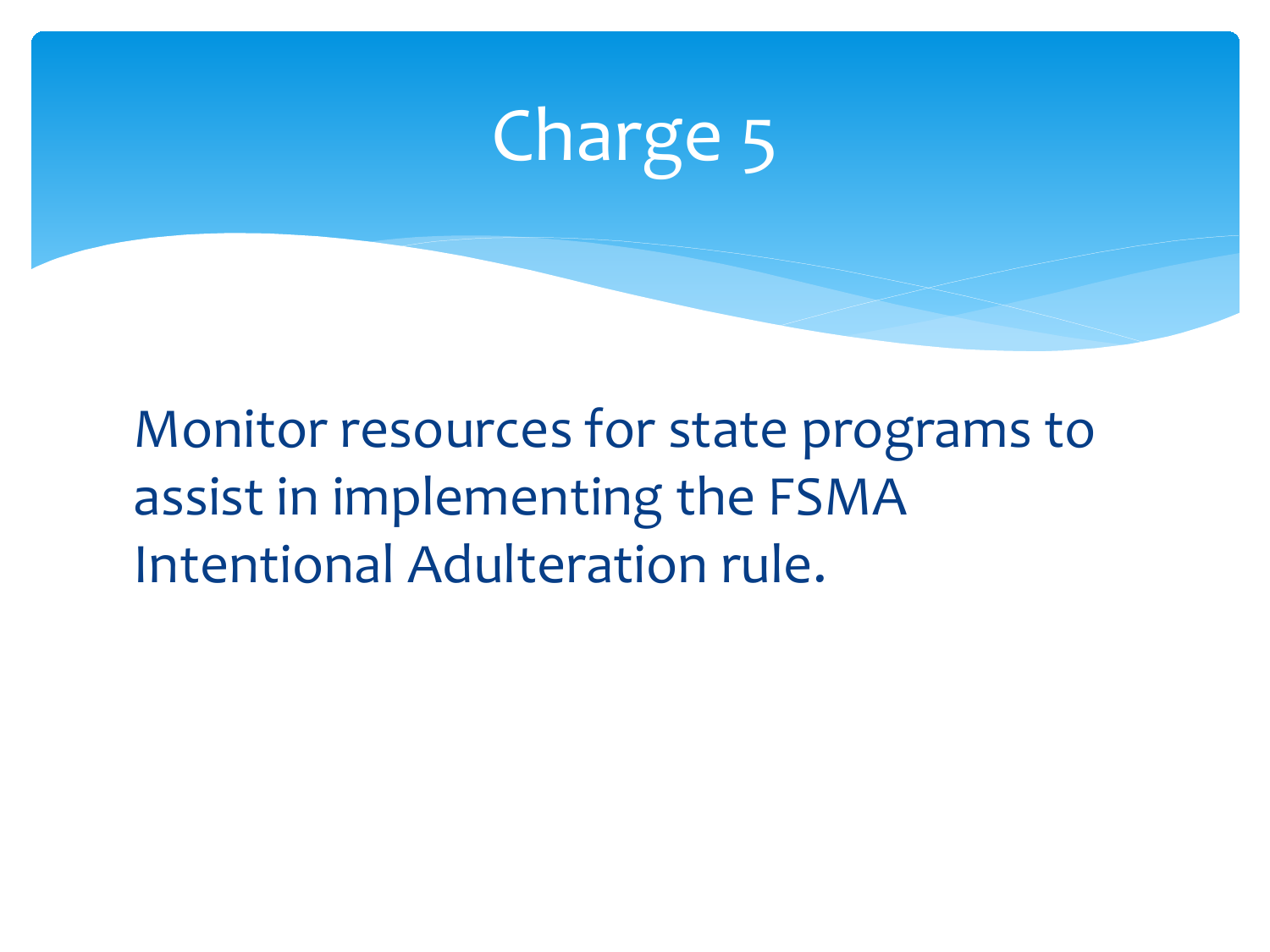## Charges for 2018-19

- 1. Monitor Food & Agriculture Sector activities at DHS and of the Government Coordinating Council/Sector Coordinating Council (GCC/SCC) and report any items impacting AFDO members to the Board as encountered.
- 2. Connect and collaborate with the Coalition of Food Protection Task Forces to share food protection and defense resources. \**NEW\**